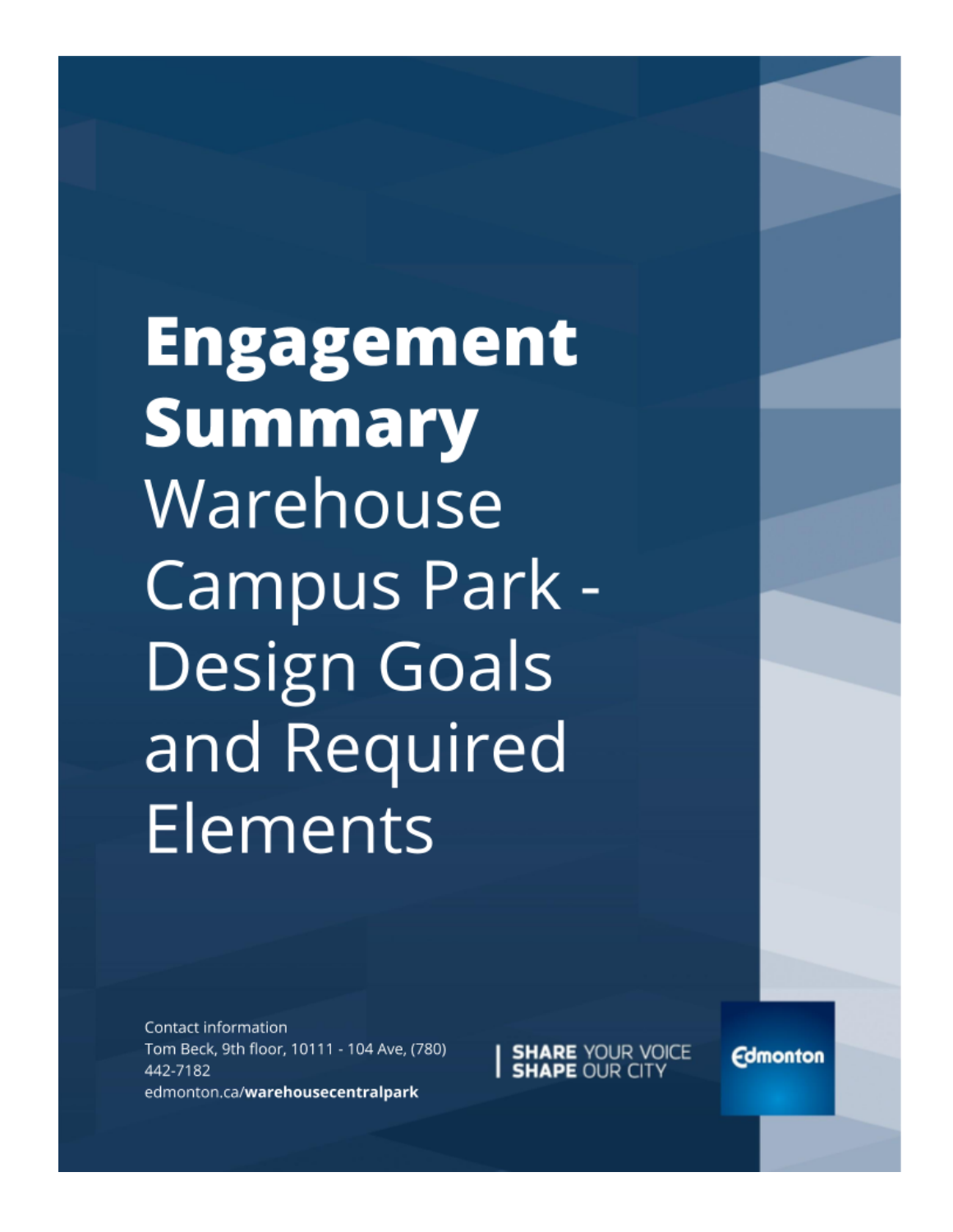## **TABLE OF CONTENTS**

| A. | Overview                                                | PG <sub>3</sub> |
|----|---------------------------------------------------------|-----------------|
|    | B. Developing the Design Goals and Required Elements    | PG 3            |
|    | C. Engagement Opportunities                             | PG 4            |
|    | D. What We Heard - Public Feedback                      | PG 4            |
| Е. | Response to Public Feedback                             | <b>PG 5</b>     |
| F. | What Happens Next?                                      | PG 6            |
|    | Appendix 1: Basis of Design Goals and Required Elements | PG 7            |
|    |                                                         |                 |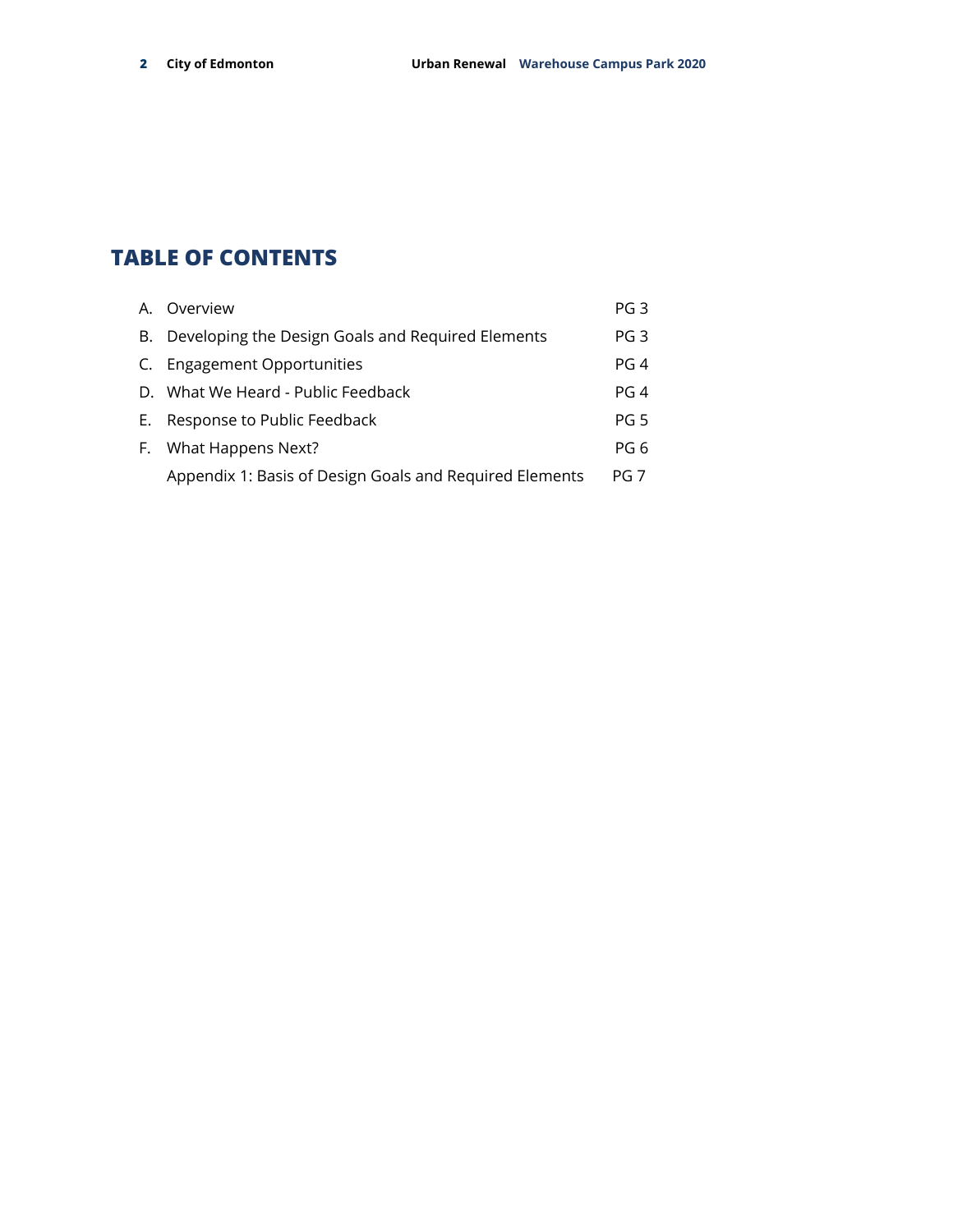## **A. Overview**

*.*

The Warehouse Campus Neighbourhood Central Park project will design and deliver a major new park in the Warehouse District in Downtown Edmonton.

The Park is an essential element in the transformation of the Warehouse District and Downtown into a vibrant, attractive, dense and mixed-use community.

Design excellence is a primary goal of the project. To achieve this goal, the City intends to hold a design competition for the Park.



The City is committed to providing opportunities for public input into the design of the Park.

Public input, together with City policies and procedures and technical requirements have informed the high-level design goals and required elements for the park.

Upon completion of the Strategy phase, the City will begin the concept design, including a design competition. There will be additional opportunities for members of the public and stakeholders to provide feedback on the park's design.

## **B. Developing the Design Goals and Required Elements**

In early 2019, draft design goals and required elements for the park were developed by City staff based on existing and proposed plans and policies, technical requirements and public input to the Downtown Public Places Plan which was being developed concurrently.

The Downtown Public Places Plan considered the role of the Warehouse Park in the context of all the public open spaces Downtown and identifies the park as one of the plan's Big [Moves.](https://www.edmonton.ca/documents/PDF/Downtown_Public_Places_Plan.pdf) Close to 5,000 individuals and 20 stakeholder and community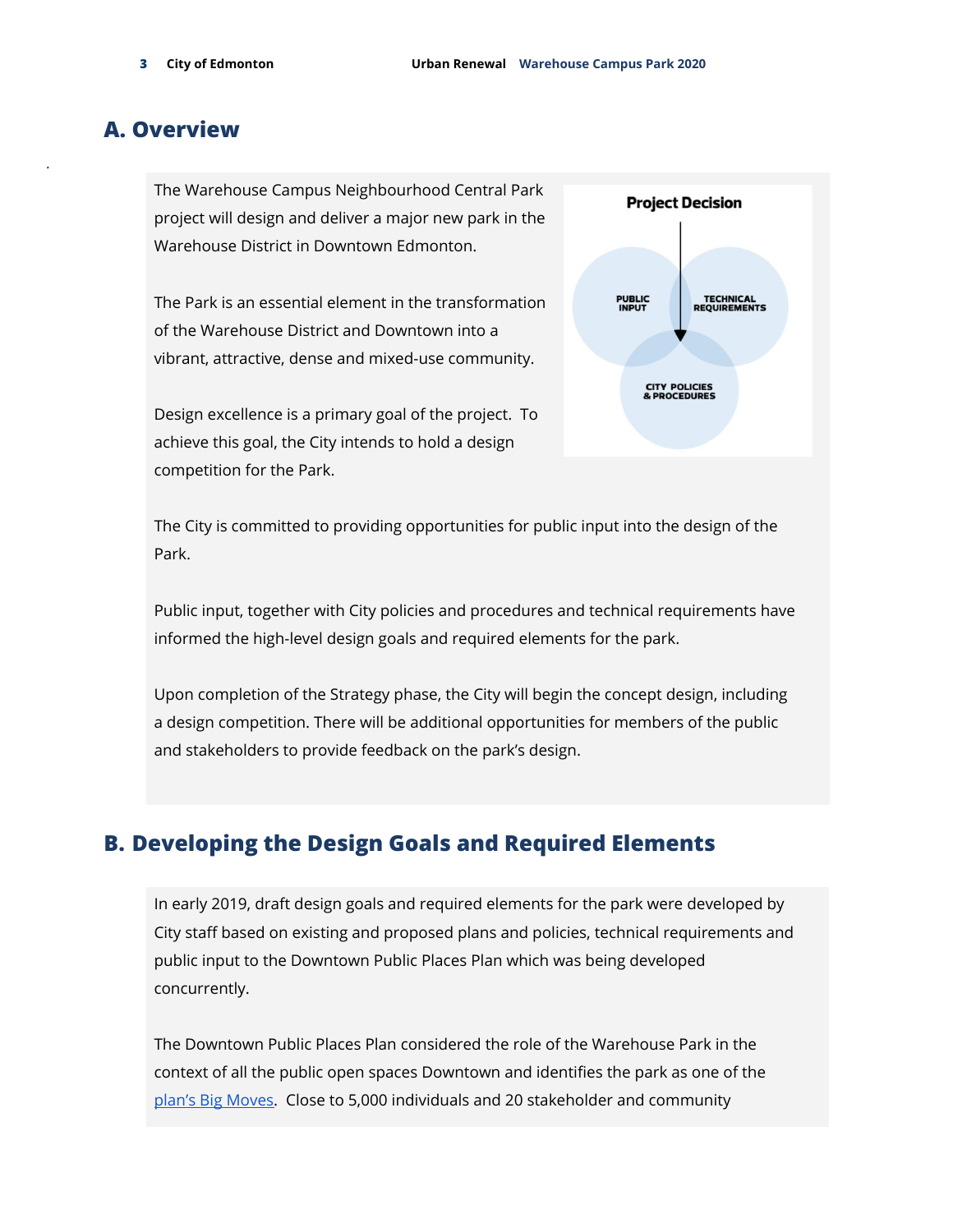organizations were engaged during nine in-person events and three public online surveys. What We Heard reports are available [here.](https://www.edmonton.ca/projects_plans/downtown/downtown-public-places-plan.aspx)

The policy, engagement and technical basis of each of the design goals and required design elements is available in Appendix 1

## **C. Engagement Opportunities**

Urban Renewal staff shared the draft design goals and required elements with key Downtown stakeholder groups, including the Downtown Community League and the Edmonton Downtown Business association. Staff gave short presentations and were available for question and answer.

April 11, 2019 - Downtown Edmonton Community League Board April 25, 2019 - Downtown Edmonton Community League Annual General Meeting Downtown Business Association Operations Committee - regular updates

A public open house event was held at Norquest College on June 4, 2019. Sessions were held at lunchtime and early evening. Information about the park was shared, including the proposed design goals and required elements. Participants were invited to review the material and provide comments.

65 people attended the sessions.

## **D. What We Heard - Public Feedback**

Verbal feedback from stakeholder presentations and the open house was noted and written comments from the open house were compiled. The following list is a summary of comments received:

### **Park Size and Configuration:**

Some participants stated that the park should be bigger and more 'square'.

107 Street was suggested to be fully closed.

### **Parking:**

Some participants felt that the area needed more, ess expensive parking in the area.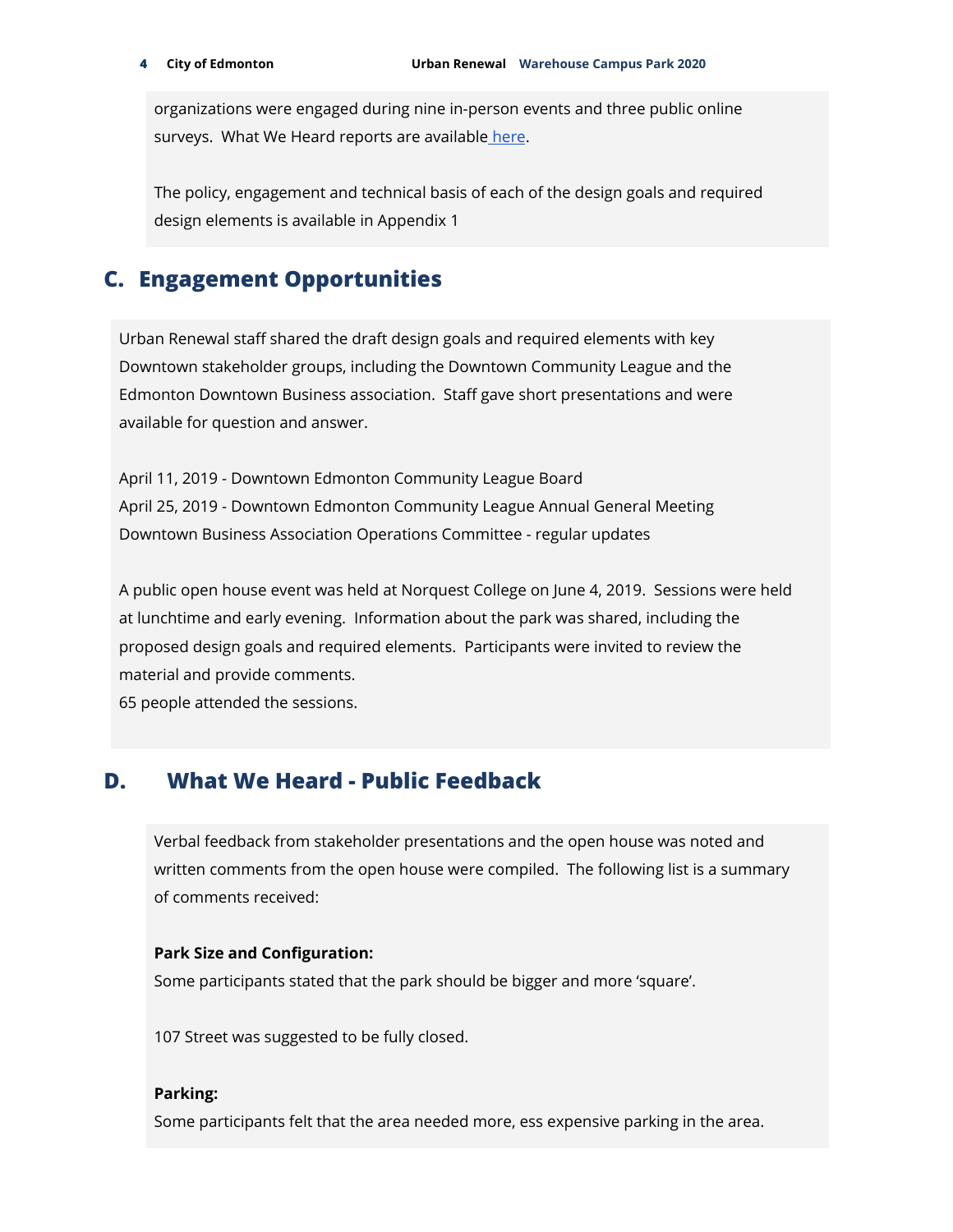Other participants urged a minimum of parking in the area and that adjacent street parking could be incorporated into the site.

### **Building Frontages facing the Park:**

Several participants stated that adjacent buildings need to be designed to have active frontages facing the park and that regulations should support this goal.

### **Support for specific design goals or required elements:**

Washrooms. Permeable entrances, integration with streets and lanes. Bicycle access.

#### **Specific design ideas:**

Include space for events, such as a mini amphitheatre Include changes in topography - a hill for views and sledding.

## **E. Response to Public Feedback**

The design goals and required design elements were broadly supported by participants. These are being adapted to provide direction for establishing initial concepts and will form part of the design competition brief. Entrants in the design competition will be required to demonstrate how their design advances the design goals and how it incorporates the required design elements.

### **Responses to specific suggestions:**

City Council approved funding to acquire additional parcels of land to expand the park site that may be available for purchase.

The park area will not include parking. The Capital City Downtown Plan is clear in its direction to reduce the amount of surface parking lots in Downtown and to provide more park space.

Parking facilities under the park are not being considered. Such facilities would place limitations on park development and the long-term growth of trees and other vegetation. Underground parking facilities require repair or replacement of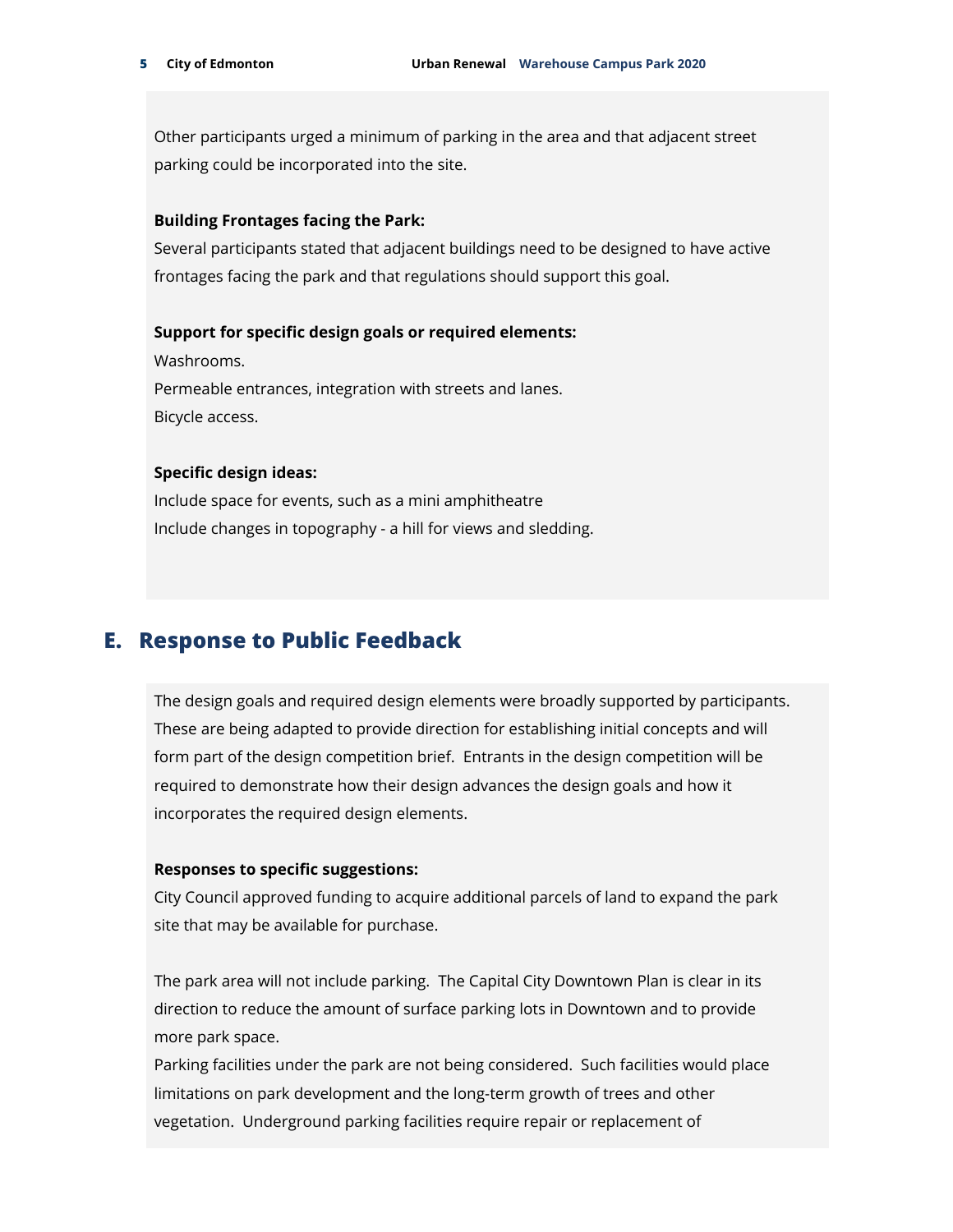waterproofing membranes after several decades. To conduct those repairs would require excavation of the park area, just as it is reaching full maturity.

The City will work proactively with owners/developers of adjacent sites to encourage and facilitate active frontages facing the park.

## **F. What Happens Next?**

The project design goals and required design elements will inform the vision for this project. They will be incorporated into a design competition that will select a design consultant.

Public engagement will continue to play an essential role in the design process. The City is committed to providing opportunities for people to provide feedback and make suggestions as the design progresses through Concept Design, Preliminary Design and Detailed Design.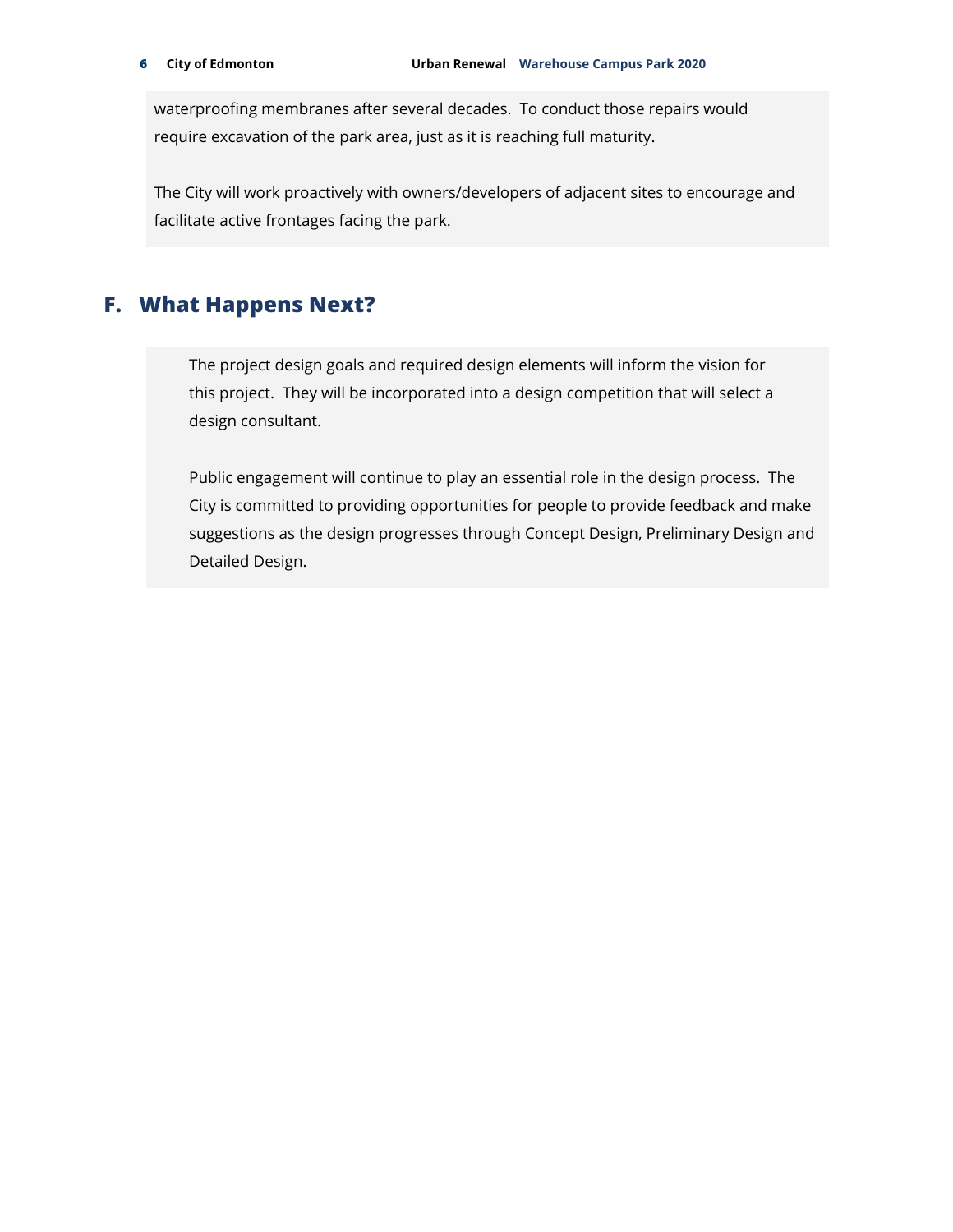# **Appendix 1: Basis of Design Goals and Required Elements**

The following abbreviations are used in this section:

**DPPP:** [Downtown](https://www.edmonton.ca/documents/PDF/Downtown_Public_Places_Plan.pdf) Public Places Plan

**CCDP:** Capital City [Downtown](https://www.edmonton.ca/documents/PDF/Capital_City_Downtown_Plan_May_27_2010.pdf) Plan (Bylaw 15200)

| <b>Design Goals</b>                         |                                                                                       |                                                                                                                         |                           |  |  |  |
|---------------------------------------------|---------------------------------------------------------------------------------------|-------------------------------------------------------------------------------------------------------------------------|---------------------------|--|--|--|
|                                             | <b>City Plans and</b><br>Policies                                                     | Public/ Stakeholder<br><b>Engagement</b>                                                                                | Technical<br>Requirements |  |  |  |
| A Green, Open<br><b>Space</b>               | <b>DPPP</b> (4.3.1)                                                                   | <b>DPPP Engagement</b><br>Phase 1 and Phase<br>$2$ : strong support for<br>welcoming,<br>multifunctional<br>green space |                           |  |  |  |
| <b>A Year Round</b><br><b>Space</b>         | <b>Winter Policy C588</b><br><b>Winter Design</b><br><b>Guidelines</b><br>CCDP (11.9) | <b>DPPP Engagement</b><br>Phase 2 and Phase 3                                                                           |                           |  |  |  |
| <b>A Sustainable</b><br><b>Space</b>        | <b>DPPP</b> (3.7)<br>CCDP (11.11)                                                     | Support for rainfall<br>capture in DPPP<br>engagement                                                                   |                           |  |  |  |
| A Connected/<br><b>Integrated Space</b>     | <b>DPPP</b> (3.3)<br>CCDP (9.1, 11.6)                                                 | DPPP Phase 1:<br>"issues with<br>connectivity were<br>the most frequent<br>comments made"                               |                           |  |  |  |
| <b>A Pedestrian</b><br><b>Focused Space</b> | <b>CCDP</b> (15)                                                                      | DPP Engagement:<br>pedestrian<br>orientation noted to<br>make Downtown<br>more attractive                               |                           |  |  |  |
| <b>A Timeless Space</b>                     |                                                                                       | Developed through<br>internal City<br>stakeholder group                                                                 |                           |  |  |  |